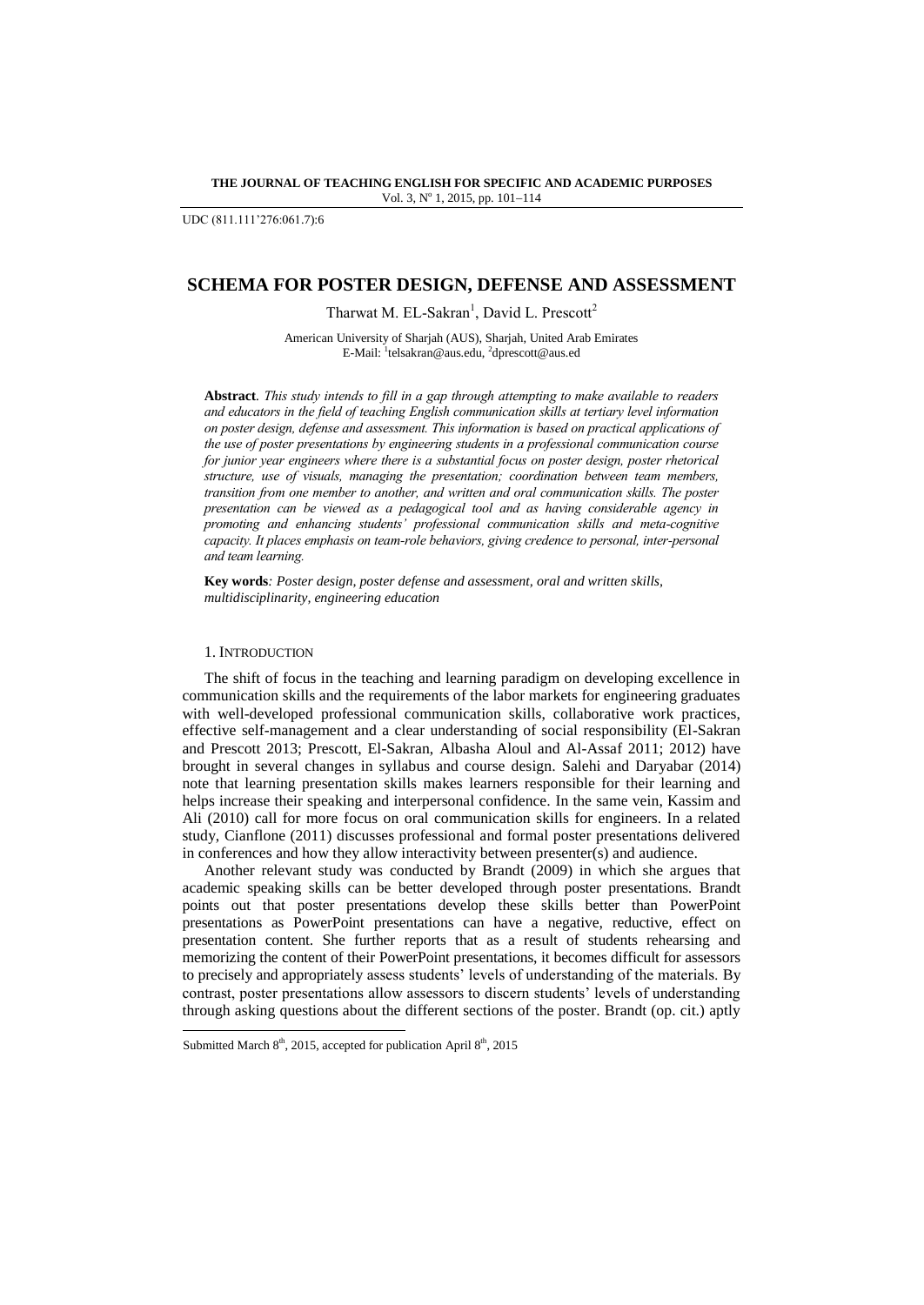argues that poster presentations demand active participation in a communicative relationship in the form of interaction between presenter and audience. The audience at a poster display is a willing one, able to take on a number of possible roles. That is to say that poster presentations support a transformational, democratic, approach to learning in which both presenter and audience are viewed as equals who are able to learn from each other during the course of the event. The process can allow for and encourage critical reflection, the negotiation of meaning, the seeking and giving of clarification, and the development of understanding. These are all essential skills for students in higher education contexts to develop as they learn to articulate complex ideas that may not comfortably be reduced to a bullet point.

Rowe and Ilic (2009, 7) note that "a poster … needs to provide clear navigation in either vertical (top to bottom or vice (sic) versa) or horizontal (left to right or vice (sic) versa) planes in order to provide a sequential logic." Rowe and Ilic further add that the information provided in posters needs to be supplemented by some form of oral presentation, or author presence, to further communicate the content.

Although these studies discuss the benefits of poster presentations in developing presentations skills, self-confidence and interaction between presenter and audience, they hardly provide any information on poster design skills, team poster presentations and poster design and presentation assessment guidelines.

#### 2. OBJECTIVE OF THIS PAPER

This study, therefore, intends to fill in a gap through attempting to make available to readers and educators in the field of teaching English communication skills at tertiary level information on poster design, defense and assessment. This information is based on practical applications of the use of poster presentations by engineering students in a professional communication course for junior year engineers where there is a substantial focus on poster design, poster rhetorical structure, use of visuals, managing the presentation; coordination between team members, transition from one member into another, and written and oral communication skills.

#### 3. WHY POSTER PRESENTATION?

Poster Presentation is chosen as a medium of oral presentation as it has several advantages over slide-ware presentations such as PowerPoint or Prezi. In the first place, PowerPoint presentations tend to be language reductive; students often simply repeat what is on the screen. Secondly, students may simply memorize a presentation, and this selective memorization may not reflect a true level of understanding of the material. Furthermore, audiences in PowerPoint presentations frequently become passive and disengaged because it is difficult for them to interact, to seek clarification for example, during a PowerPoint presentation. The artificial situation of taking questions at the end of a presentation does not allow for pertinent, spontaneous questioning.

Another significant advantage of the poster presentation is the emphasis it places on the socio-cultural aspect of language use and exchange. This can be readily noted in the manner in which presenters respond to the audience with appropriate language in the natural forum of the poster presentation. Adoption of suitable language accommodation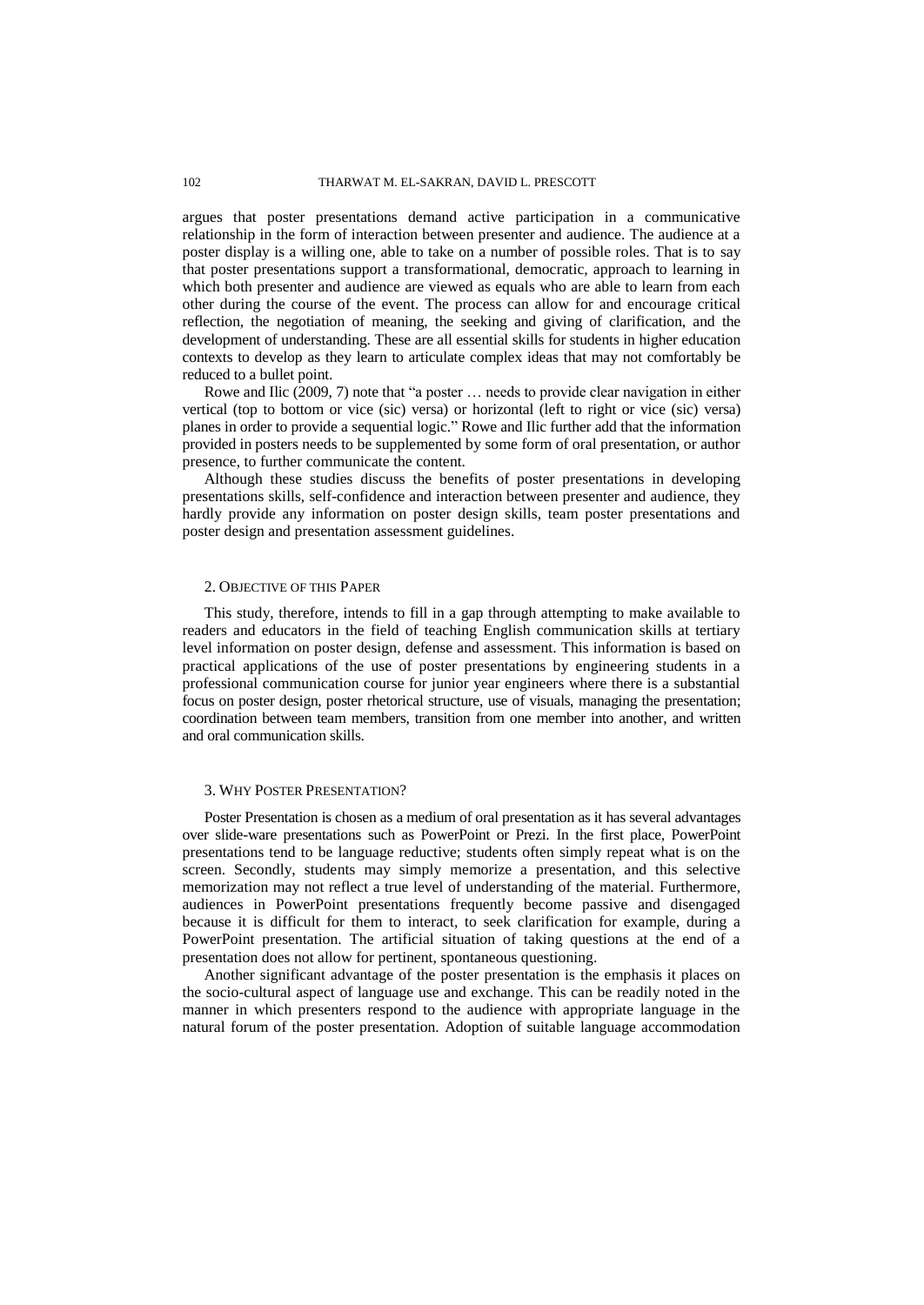strategies for an educated, non-specialist audience is an aspect of this type of setting. Students are assessed first on their ability to identify and display key points in such a way that meaning can be constructed by a viewer and further on their ability to discuss and expand on the information presented in this display in a manner appropriate to a semiformal academic forum.

#### 4. THEORETICAL BASES

## **4.1. Language**

It was important that the poster presentation be guided by a model that gave due emphasis to the significance of language in the communication process. Halliday"s (1985) systemic-functional linguistics, an approach to linguistics that treats language as foundational for the building of human experience, provided such a model. Three key notions, *field, tenor* and *mode* (Halliday ibid: 12) which collectively constitute the register of a text, offered a linguistic framework for guiding the poster presentation and giving due importance to the language that underpins the communication process.

*Field* is defined as what is happening, as the nature of the social interaction taking place. *Tenor* relates to those taking part, to the participants, their social/professional roles, their relationships and their status. *Mode* refers to the organization of text, to rhetorical modes such as persuasion, exposition, didacticism, description, narration and so forth; to the channel of communication whether spoken or written, monologic or dialogic, whether with visual contact or via computer-mediated communication or telephone and so forth. The framework assumes language functions common in engineering (definition, description, explanation, exemplification, comparison and contrast, sequencing, hypothesizing and drawing conclusions) and thus the language structures that convey these functions.

In the poster work students can be considered to be working in the area of multimodality and social semiotics, fields of language and communication that draw on the work of Hodge and Kress (1988), Kress and van Leeuwin (1996) and as well as on Halliday (1978). In particular Halliday"s work on the grammar of English and the three purposes, interpersonal, ideational and textual is both germane and applicable to the students" poster work. In Halliday"s ideational terms the posters represent ideas about the world and they facilitate both social and interpersonal interactions between student presenters and the viewing audience(s). The textual elements of the posters, visual and written are connected through the oral explanations offered by the student teams which seek to transform the visual and written ideas into meaningful texts. The multimodality of the posters as text is completed in the aural sense by the viewing audience who are an integral part of the sociocultural exchange as active listeners and questioners seeking further information, clarifications and challenging ideas, assumptions and conclusions.

The relevance of Halliday"s work and that of Kress, Hodge and van Leeuwin situates the student poster work as significant contemporary communication artefacts. The propositions that "language is a social fact" (Halliday 1978, 1), that its functions have evolved "to serve in people's lives" (1978, 4) and that the metafunctions of language; ideational, interpersonal and textual are the aspects that together make texts relevant to their context informs the student work in this genre. Kress and van Leeuwen's (1996) ideas which build on Halliday's framework by providing new "grammars" for other semiotic modes incorporate visual and aural modes into communication giving prominence to the importance of the visual mode in contemporary communication.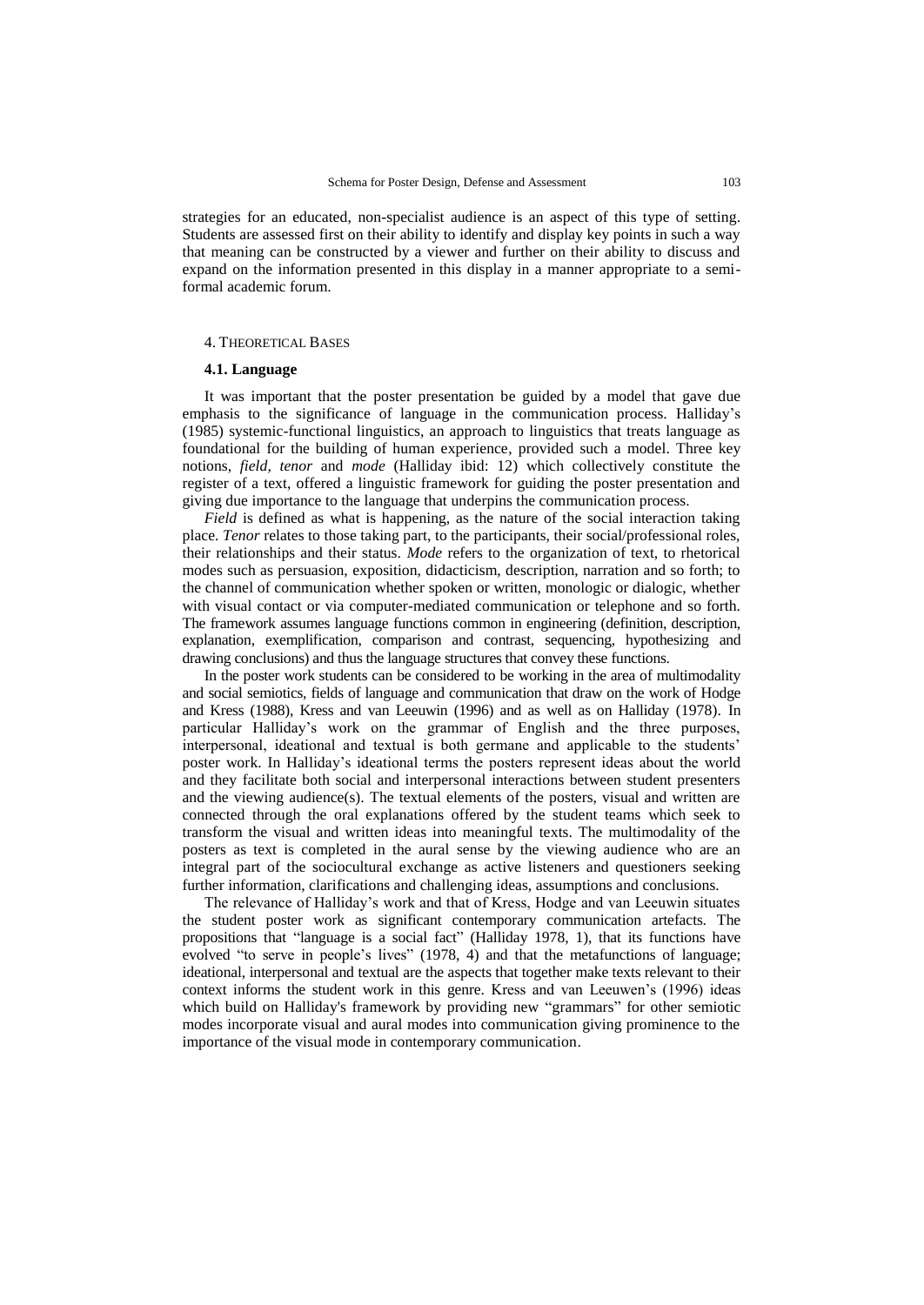## 5. PRACTICAL BASES

# **5.1. Application**

Poster preparation and presentations, in addition to the linguistic and communication elements above, are intended to allow engineering students opportunities to:

- demonstrate knowledge of engineering disciplines
- exhibit how they design and conduct investigations, as well as analyze and interpret data
- show their ability to design a system, component or process to meet their project objectives within realistic constraints such as economic, environmental, social, political, ethical, health and safety, manufacturability and sustainability
- work and function effectively in multidisciplinary teams to accomplish a common goal
- practice identifying, formulating and solving engineering problems
- demonstrate an understanding of professional, ethical responsibilities and team roles
- show an ability to communicate effectively with a wider technical and non-technical audience
- exhibit an understanding of the impact of engineering solutions in a global, economic, environmental and societal context
- demonstrate an ability to use the techniques, skills, and modern engineering tools necessary for engineering research and practice
- interact with a real audience and negotiate meaning.

#### 6. STAGES OF THE POSTER PRESENTATION PROCESS

## **6.1. Development of poster content**

- Choosing an engineering multidisciplinary topic for a semester-long research project
- Surveying the relevant literature on the selected research topic and selecting the most pertinent material
- Deciding on clear, uncluttered and logically arranged key points
- Using the Situation, Problem, Solution and Evaluation (SPSE) format or Swales" (1990) Introduction, Method(s), Results, Analysis, Discussion (IMRAD) pattern to structure key points and supporting information
- Drafting and editing text-body to include: introduction with an overview of the contents, including the purpose, background and scope of the project; clear statements of parameters and approach; findings reflecting detailed and viable SPSE structure or IMRAD pattern; informative headings with logical, progressive order.

## **6.2. Preparations leading to the poster presentation**

EL-Sakran and Prescott (2013) have devised the following steps for the poster presentation: Teams of a minimum of three engineering students and a maximum of five from at least three different engineering disciplines choose a research topic and prepare a proposal.

The proposals are submitted to the English language course professor and an engineering professor for comments and feedback.

Teams work on the research and give an oral progress report part way through the semester and receive feedback from colleagues and course professor.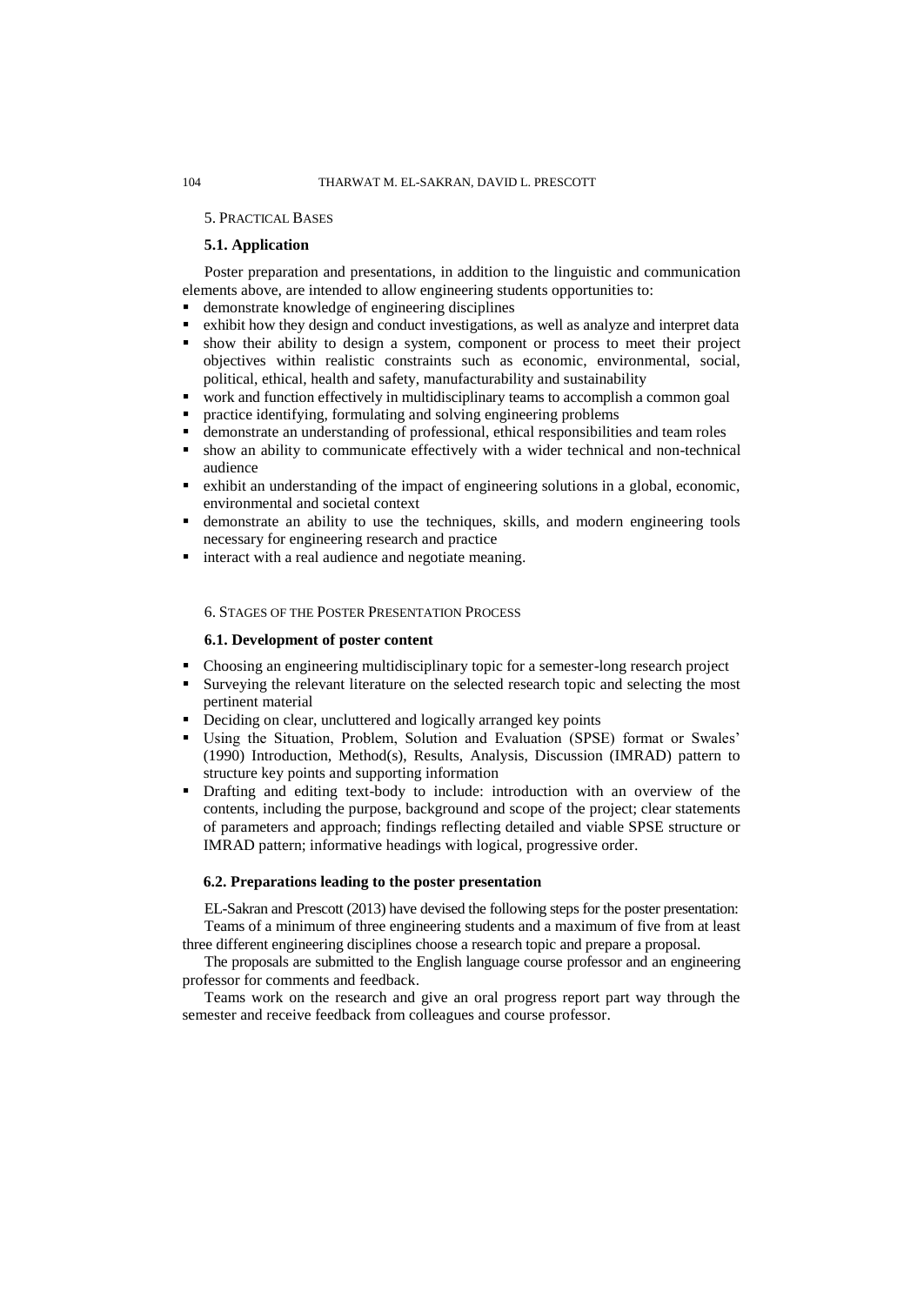Team members attend a one-hour lecture in which a design professor outlines essential aspects of poster design such as size, color choice, text/image ratio, formatting and visual balance.

Teams prepare and design poster using information from the lecture as well as free access online poster samples and design sites.

Teams are presented with dates for presenting and defending posters.

#### 7. POSTER DESIGN AND COMMUNICATION

Four important aspects of poster design for communication are emphasized in this stage of the preparatory work.

- First, the uniform proportional relationships of the A paper series are explained showing in particular how images within the poster can retain a proportional integrity to the overall poster dimensions and consequently aid viewer readability and the processing of visual information.
- Second, the relationships between text and image are explained and illustrated. The students are introduced to a three column layout using a landscape orientation. This allows for an appropriate number of words/characters per line, again to aid viewer readability. An acceptable balance between text and image is an important aspect of effective engineering project poster design. Students are shown the advantages of text/image ratios approaching 60/40 and the disadvantages of imbalance where either text or image dominates and reduces the textual and information balance. Choosing or creating images, diagrams, figures, tables, drawings, charts and so forth to support the SPSE or IMRAD structure of the text is a complex process which requires students to think critically about the informational and content relationships between language and visual representation.
- Third, the importance of structuring a hierarchy of information within the poster is explained and illustrated with effective and dysfunctional examples. The use of sans serif fonts for major headings and serif font for body text is discussed and the necessity of providing a clear graded relationship between primary and secondary headings within the poster to aid viewer understanding of informational relationships is emphasized again with the aid of illustrative examples. The value of logical flow of information from top left to bottom right within the poster is highlighted.
- Fourth, the need for legibility within the poster is dealt with. For this aspect of the poster the concern is ensuring the information clear and readable. It is important that key information is visible from 3-5 meters, that the background enhances rather than obscures the information in the poster, that color is compatible with the project topic and supports the textual and visual information and that there is sufficient information in the poster to sustain an oral explanation of the project without overloading the reader or eliminating the need for engagement with the student team.

A table summarizing these design and communication features is at Appendix 1.

## 8. IN-CLASS PREPARATIONS

The students work to a task description which, importantly, includes phrasing an accurate poster presentation title. To this point in the engineering multi-disciplinary project work student teams have presented their work in-house; the poster presentation is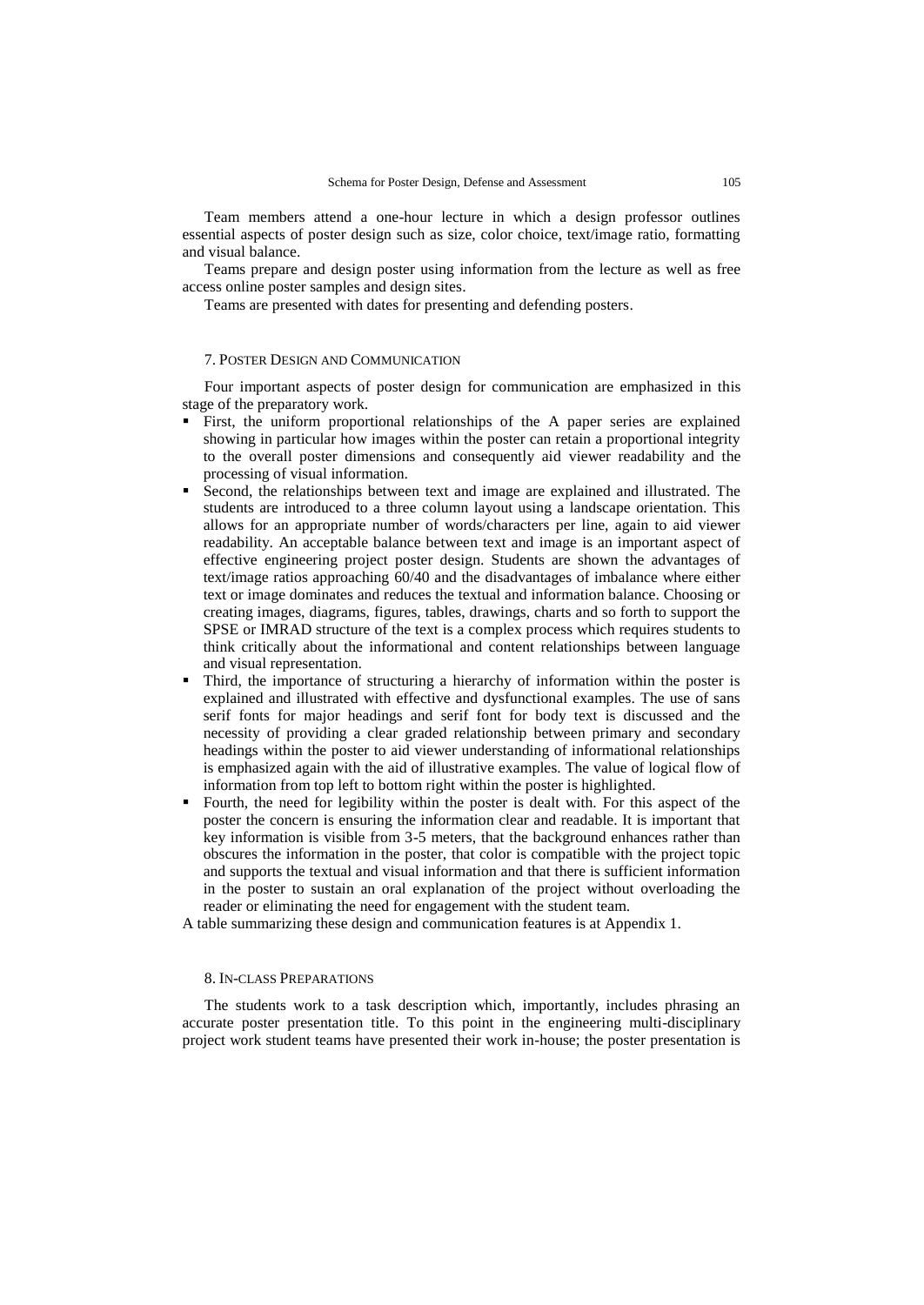## 106 THARWAT M. EL-SAKRAN, DAVID L. PRESCOTT

their first venture into a more public forum. It therefore presents teams with an appropriate opportunity to review the working title of their project, one that reflects the central concerns of their work and conveys this interest to the viewing audience.

Other work in-class concerns the formatting of principal elements of the poster in line with the principles embodied in the four stages of poster design described earlier. These principles include developing a hierarchy of titles, section titles and sub-titles; selecting and composing content for the body text that illustrates the engineering concerns at the core of the project and appropriately locating the visuals to produce a logical interface between these and the text elements they relate to. Finally, labeling visuals appropriately and consistently, referencing with IEEE citation conventions images, quotations and text elements is necessary to impart a uniformity consistent with the design coherence which the posters aspire to.

## 9. POSTER PRESENTATION, DEFENSE AND ASSESSMENT

The main assessment objectives of the poster presentation are to test team members' interactive communication skills and their abilities and competence to explain technical engineering information to non-technical audiences. The student teams are assessed on the poster layout, use of visuals, contents (results, discussion, methodology used, analysis and conclusion). Criteria for assessing the posters are provided to the assessors and the presenters (see Appendix 1) with focus on time management, question referral, ability to simplify technical information for a non-technical audience, coordination between presenters, use of interactive expressions and language referring to visual elements, justifications for topic choice, persuasion, accepting and acknowledging research limitations. Typically assessment teams comprise two faculty and a senior or graduate student. Assessors each make an individual evaluation based on the criteria; these are tallied and averaged to arrive at a total for each student team. Rater reliability is addressed by preassessment training which discusses poster samples in the context of the assessment criteria and importantly uses input from experienced assessors to aid less experienced colleagues and senior/graduate students achieve a working understanding of a range of attainment in the three categories; content, visual display, oral explanation.

### **9.1. Assessment criteria**

Assessment criteria cover:

- Poster format which includes layout, contents, font size, use of visuals, use of captions to refer to visuals, color, background, use of sections headings and sub-headings
- Language which shows awareness of coherence and cohesion with clear use of appropriate linking adverbials (therefore, as a result, consequently)
- Appropriate use of inclusive expressions to involve the audience in discussion (as you see, if you look here, as you can see from Table x, according to this figure)
- Signaling transition from a team member into another
- Fluency appropriate to an oral/aural exchange
- Accuracy of language used
- Time taken to respond to questions
- Maintaining adequate eye contact and engagement with audience.
- A copy of the assessment instrument is at Appendix 2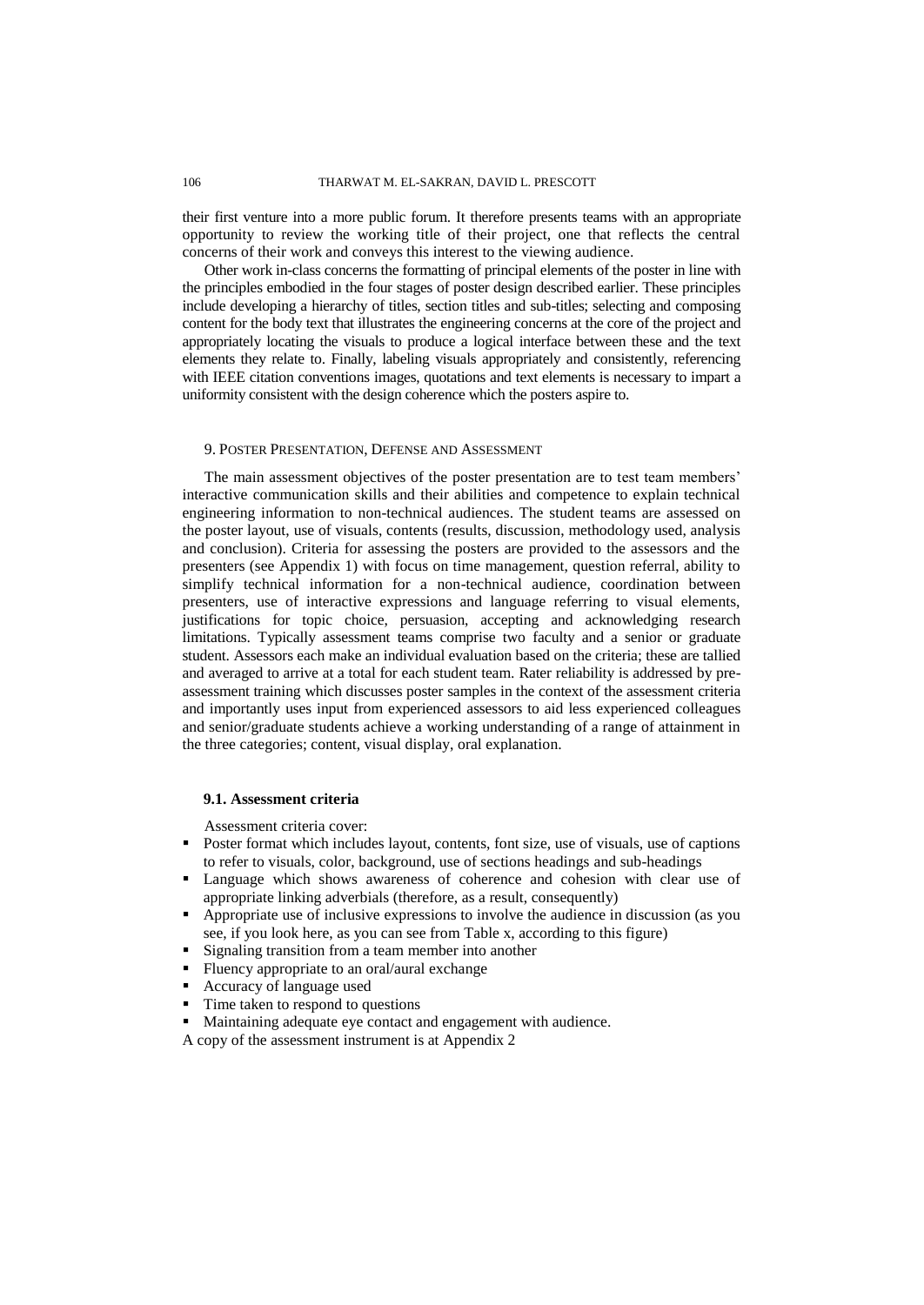## **9.2. Bloom's taxonomy and communication process outcomes**

The poster presentation and assessment activities fall within Bloom"s (1956) three domains: affective, psychomotor and cognitive. Through the poster preparation and presentation, the students attain the following objectives:

- Exhibit use of appropriate and effective standards and strategies in professional (engineering) communication
- **•** Demonstrate writing and presentation style sensitive to audience and message function
- Exhibit individual, collaborative and multidisciplinary technical communication skills
- Demonstrate understanding of appropriate content, format and graphics for professional (engineering) documentation and presentations
- Display awareness of ethical and social responsibility issues that arise in technical research and documentation
- **Perform constructive and supportive team roles through appropriate team behaviors**
- Understand individual and team work responsibilities
- Learn about other team members' academic disciplines

At an affective level these objectives embody skills of valuing information, accommodating diverse ideas and ideals. Attainment of these skills enables students to compare and to elaborate on what is known and what has been learned in order to enhance their beliefs and standards. Preparing and presenting the poster as multimodal discourse with supporting organizational documentation exemplifies cognitive skills. The work requires students to use analysis, inference, and synthesis in the compilation and patterning of the discourse and the information. The skill of evaluation, in the presentation and defense of research requires making judgments about information, and attesting the validity of ideas and quality of work based on given criteria.

## 10. OVERALL, STUDENTS WERE ABLE TO:

- Evaluate written and oral communication, identify key ideas and establish hierarchies of information, work collaboratively in teams: and
- Structure clear and persuasive arguments based on an analysis and presentation of evidence.

## 11. FEEDBACK FROM THE STUDENTS

Student presenters value the experience and requested its continued use with future cohorts. Poster presentations cater for different learning styles and allow for personality preferences, students' creativity in poster design and they clearly show each team member"s contribution to the research projects. Posters provide a full picture of the research, and they allow the audience(s) to ask questions on any issue without having to follow a pre-determined presentation order as it is the case with PowerPoint presentations. In other words, the order of questions is decided by the audience. Poster presentations prepare students for relevant community membership by getting them engaged in interactive tasks that they will be required to undertake in the future when they participate in conferences. In this way the fact that students may be subject to criticism or challenge through the assessors" expression of opinions opposing those adopted by the poster presenters is seen as excellent preparation for professional or academic life.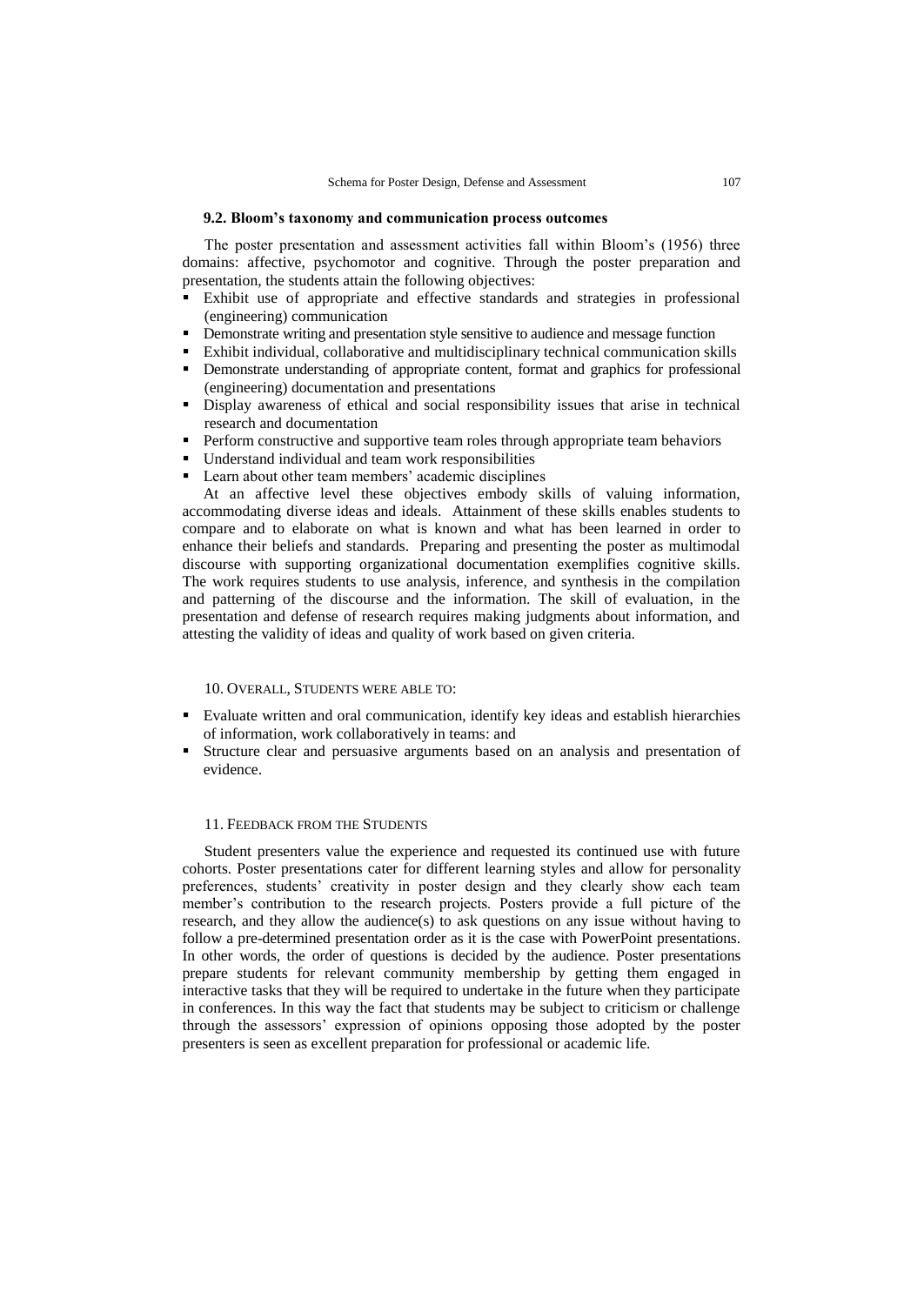Engineering students at the American University of Sharjah present posters to support their capstone senior design projects, therefore the work in this professional communication course for junior year engineers has an immediate and tangible benefit. Furthermore, many senior and graduate engineering students at the American University of Sharjah are selected for regional and international student seminars and forums, some engineering oriented but many multi-disciplinary. AUS students can participate in these forums with confidence as they have developed the skills to present ideas through effective poster design and presentation.

## 12. CONCLUSION

The poster presentation can be viewed as a pedagogical tool and as having considerable agency in promoting and enhancing students' professional communication skills and meta-cognitive capacity. It places emphasis on team-role behaviors, giving credence to personal, inter-personal and team learning. This learner-centered approach, where team members are actively engaged in the discovery and construction of their own knowledge and meaning through attempting solutions to real problems from their surrounding environment echoes Choo's (2007, 187) statement that "there is an increasing need to train students to solve real-world problems so that they can handle complex problems in their workplace." Professors' and students' deliberations on the poster presentation and the way it is conducted underscore the following benefits:

- Shift focus from teacher-centered practices to students" collaborative learning-centered environments, resulting in improved student autonomy, positive self-perception, selfregulation and responsibility (Rilling and Dantas-Whitney 2009; Zimmerman 2002).
- Provide learners with real opportunities to create their own texts, engage in real communication tasks and reflect on the outcomes of their communication processes.
- Use language for real purposes. Rilling and Dantas-Whitney (2009, 2) rightly argue that "the goal of using and creating language for real-world purposes within language instruction is to bring authenticity to the learning experience...'
- Develop in students "transferable skills and knowledge" (Chun 2010, 24).
- Provide an "interdisciplinary, student-centered approach to teaching focused around student-generated projects (Stipe and Yasen 2009, 130).
- Promote interdisciplinarity and team work in engineering education (Harrison, Macpherson and Williams 2007).

## **REFERENCES**

- Bloom, Benjamin. *Taxonomy of Educational Objectives: The Classification of Educational Goals, by a committee of college and university examiners. Handbook I: Cognitive Domain*. New York: Longmans, 1956.
- Brandt, Caroline. "PowerPoint or Posters for EAP Students' Presentation Skills Development?"" In *Insights on Teaching Speaking in TESOL*, edited by Tim Stewart, 140 – 153. Virginia, USA: TESOL International Publications Inc, 2009.
- Choo, Chan B. ""Activity-Based Approach to Authentic Learning in a Vocational Institute."" *Educational Media International, 44(3)* (2007): 185-205. Accessed December 18, 2014. doi: 10.1080/09523980701491633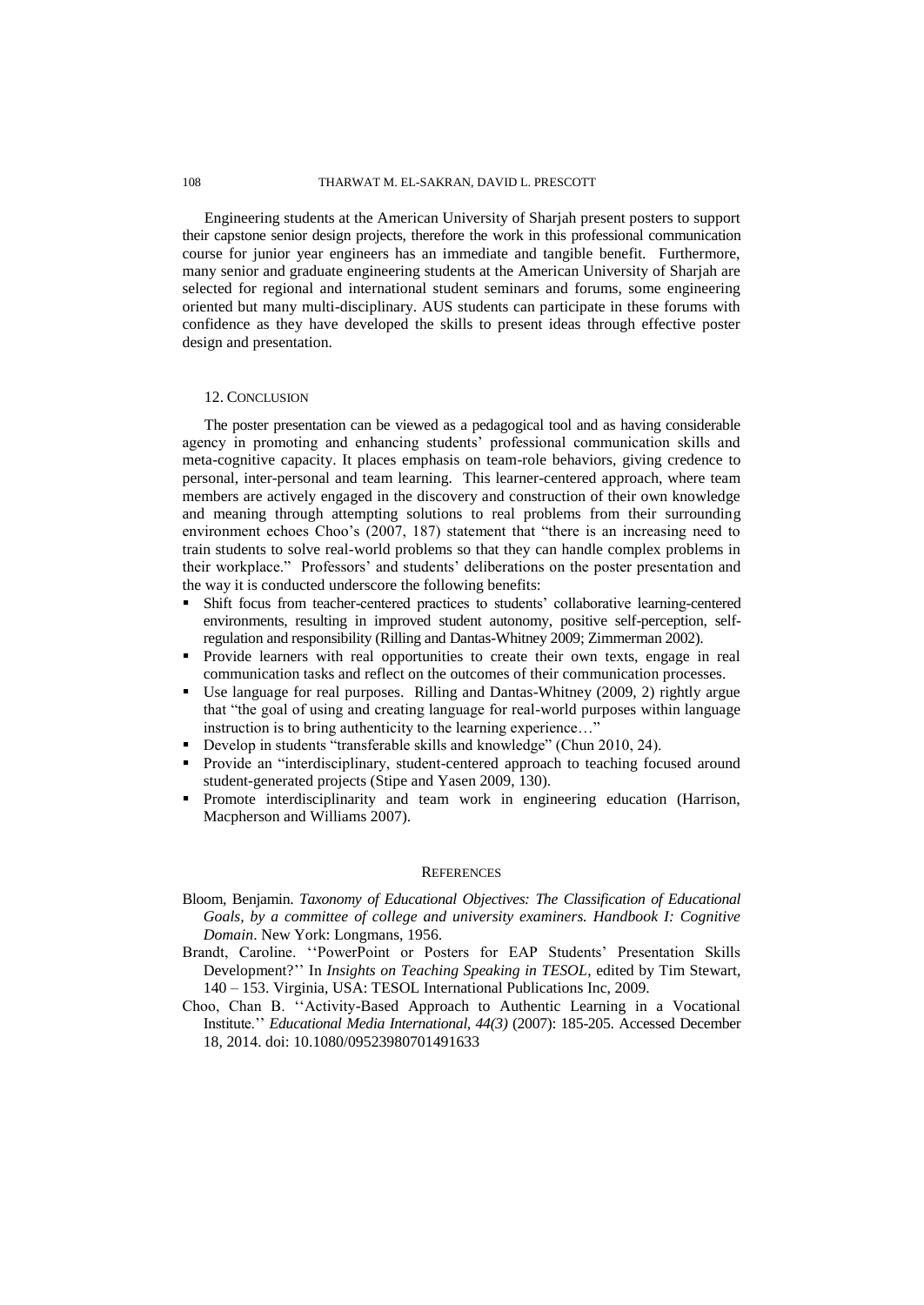- Chun, Marc. ""Taking Teaching to (Performance) Task: Linking Pedagogical and Assessment Practices."" *Change, 42(2)* (2010): 22-29.
- Cianflone, Eugenio. ""A Preliminary Description of Abstracts and Poster Presentations in Food Sciences."" *English for Specific Purposes World*, 10(32) (2011). Accessed December 28, 2014[. http://www.esp-world.info/Articles\\_32/DOC/Cianflone.pdf](http://www.esp-world.info/Articles_32/DOC/Cianflone.pdf)
- El-Sakran, Tharwat M., and David Prescott. ""Poster Presentations Improve Engineering Students" Communication Skills."" *International Journal of Education and Practice*, 1(7) (2013): 75-86. Accessed December 20, 2014. [http://www.pakinsight.com/](http://www.pakinsight.com/journals/IJEP.htm) [journals/IJEP.htm](http://www.pakinsight.com/journals/IJEP.htm)
- Halliday, Michael. A. K. *An Introduction to Functional Grammar*. London: Arnold, 1985.
- Halliday, Michael. A. K. *Language as Social Semiotic: The Social Interpretation of Language and Meaning*. Maryland: University Park Press, 1978.
- Harrison, Gareth. P., D. Ewen Macpherson, and David A. Williams. "Promoting Interdisciplinarity in Engineering Teaching."" *European Journal of Engineering Education, 32(3)* (2007): 285-293. Accessed November 29, 2014. doi: 10.1080/ 03043790701276775.
- Hodge, Robert, and Gunther Kress. *Social Semiotics*. Cambridge: Polity, 1988.
- Kassim, Hafizoah, and Fatimah Ali. ""English Communicative Events and Skills Needed at the Workplace: Feedback from the Industry."" *English for Specific Purposes*, 29(3) (2010): 168-182. Accessed December 4, 2014. doi: 10.1016/j.esp.2009.10.002.
- Kress, Gunther, and Theo Van Leeuwen. *Reading Images: The Grammar of Visual Design*. London: Routledge, 1996.
- Prescott, David L., Tharwat El-Sakran, Lutfi Albasha, Fadi Aloul, and Yousef Al-Assaf. "Engineering Communication Interface: An Engineering Multi-disciplinary Project." *US-China Education Review A, (1)7* (2011): 936-945.
- Prescott, David, Tharwat El-Sakran, Lutfi Albasha, Fadi Aloul, and Yousef Al-Assaf. ""Teambuilding, Innovation and the Engineering Communication Interface."" *American Journal of Engineering Education, 3(1)* (2012): 1-12.
- Rilling, Sarah, and Maria Dantas-Whitney. ""Authenticity, Creativity, and Localization in Language Learning."" In *Authenticity in the Language Classroom and Beyond: Adult Learners*, edited by Sarah Rilling and Maria Dantas-Whitney. USA: TESOL, 2009.
- Rowe, Nicholas, and Dragon Ilic. (2009). ""What Impact Do Posters Have on Academic Knowledge Transfer? A Pilot Survey on Author Attitudes and Experiences."" *BMC Medical Education*, 9:71 (2009): 1-7. Accessed December 10, 2014. doi:10.1186/1472- 6920-9-71.
- Salehi, Mohammad, and Behnam Daryabar. ""Self- and Peer Assessment of Oral Presentations: Investigating Correlations and Attitudes."" *English for Specific Purposes World*, *15*(42) (2014).
- Stipe, Marianne, and Lora Yasen. ""Climate Change and Other Hot Topics on Campus: Project-Based Learning."" In *Authenticity in the Language Classroom and Beyond: Adult Learners*, edited by Sarah Rilling and Maria Dantas-Whitney. USA: TESOL, 2009.
- Swales, John. *Genre Analysis: English in Academic and Research Settings*. Cambridge: Cambridge University Press, 1990.
- Zimmerman, Barry J. ""Becoming a Self-Regulated Learner: An Overview."" *Theory Into Practice, 41(2)* (2002): 64-70. doi: 10.1207/s15430421tip4102\_2.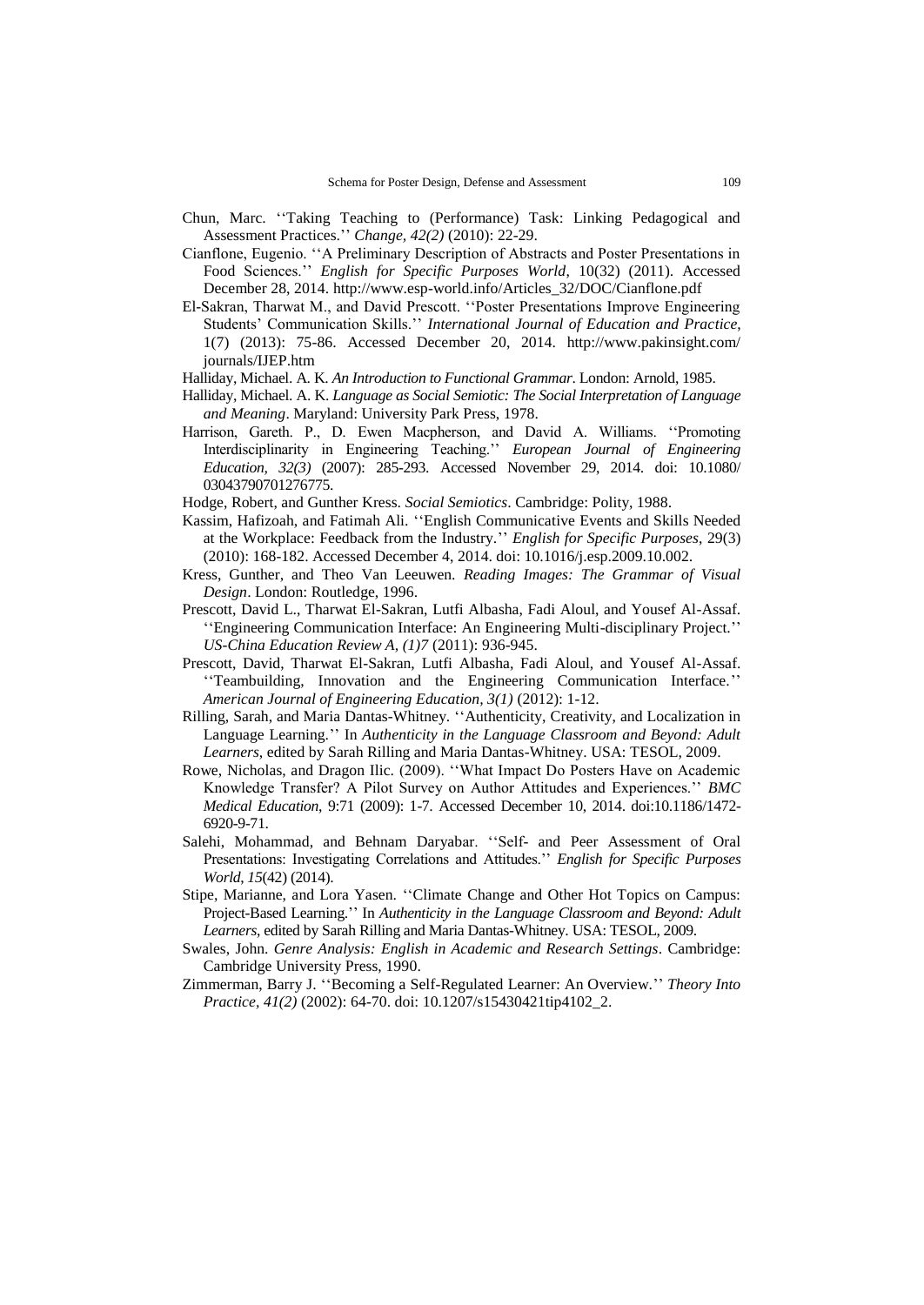# 110 THARWAT M. EL-SAKRAN, DAVID L. PRESCOTT

# APPENDIX 1

# Table 1 Poster Design Features

| A paper series                                                                                   | Text & Image                                                                                                                        | Hierarchy of<br>Information                                                                                                                                                 | Legibility                                                                                                                                                                                                                                         |
|--------------------------------------------------------------------------------------------------|-------------------------------------------------------------------------------------------------------------------------------------|-----------------------------------------------------------------------------------------------------------------------------------------------------------------------------|----------------------------------------------------------------------------------------------------------------------------------------------------------------------------------------------------------------------------------------------------|
| The proportions of the Three columns are<br>A series are<br>1:1.414                              | appropriate for a<br>poster whether<br>landscape or portrait of information from<br>orientation. Four is<br>permissible             | Hierarchy of<br>information is the<br>logical arrangement from five meters<br>major section<br>headings, followed<br>by points under the<br>section followed by<br>examples | Key information<br>should be visible                                                                                                                                                                                                               |
| The diagonal is<br>important because it<br>allows the<br>establishment of<br>proportional sizing | The number of<br>words per column<br>should be between<br>6-9 to ensure<br>readability                                              | Use sans serif<br>fonts for headings<br>and serif fonts for<br>text to aid<br>readability                                                                                   | Too much<br>information results in<br>reader overload                                                                                                                                                                                              |
| The 1:1.414 is<br>important for images<br>because they can be<br>set to the same<br>proportions  | The balance of text<br>and visuals should<br>not exceed 50:50<br>and generally there<br>should be less visual<br>material than text | Erratic use of<br>columns destroys<br>design balance and<br>logical layout                                                                                                  | Left justified is best<br>for text because it<br>promotes readability                                                                                                                                                                              |
|                                                                                                  | Deepening the<br>bottom margin<br>allows for focusing<br>reader attention on<br>material in the body<br>of the poster               | Images must relate<br>to and enhance the<br>text<br>Too many things on<br>a page can confuse<br>the reader                                                                  | Background color is<br>important because it<br>should not obscure<br>key information<br>It is difficult to read<br>text printed over<br>photographs or dense<br>backgrounds<br>The goal is to make<br>sure that the message<br>can be communicated |
|                                                                                                  | The limits for<br>characters per line<br>are 45-70 characters<br>including spaces                                                   | Referencing sources Excessive use of<br>is essential                                                                                                                        | color is counter-<br>productive to<br>ensuring a clear<br>message                                                                                                                                                                                  |

# **Advice**

Start early - The more drafts the better the final poster will become Learn from good examples (see **Appendix 3**)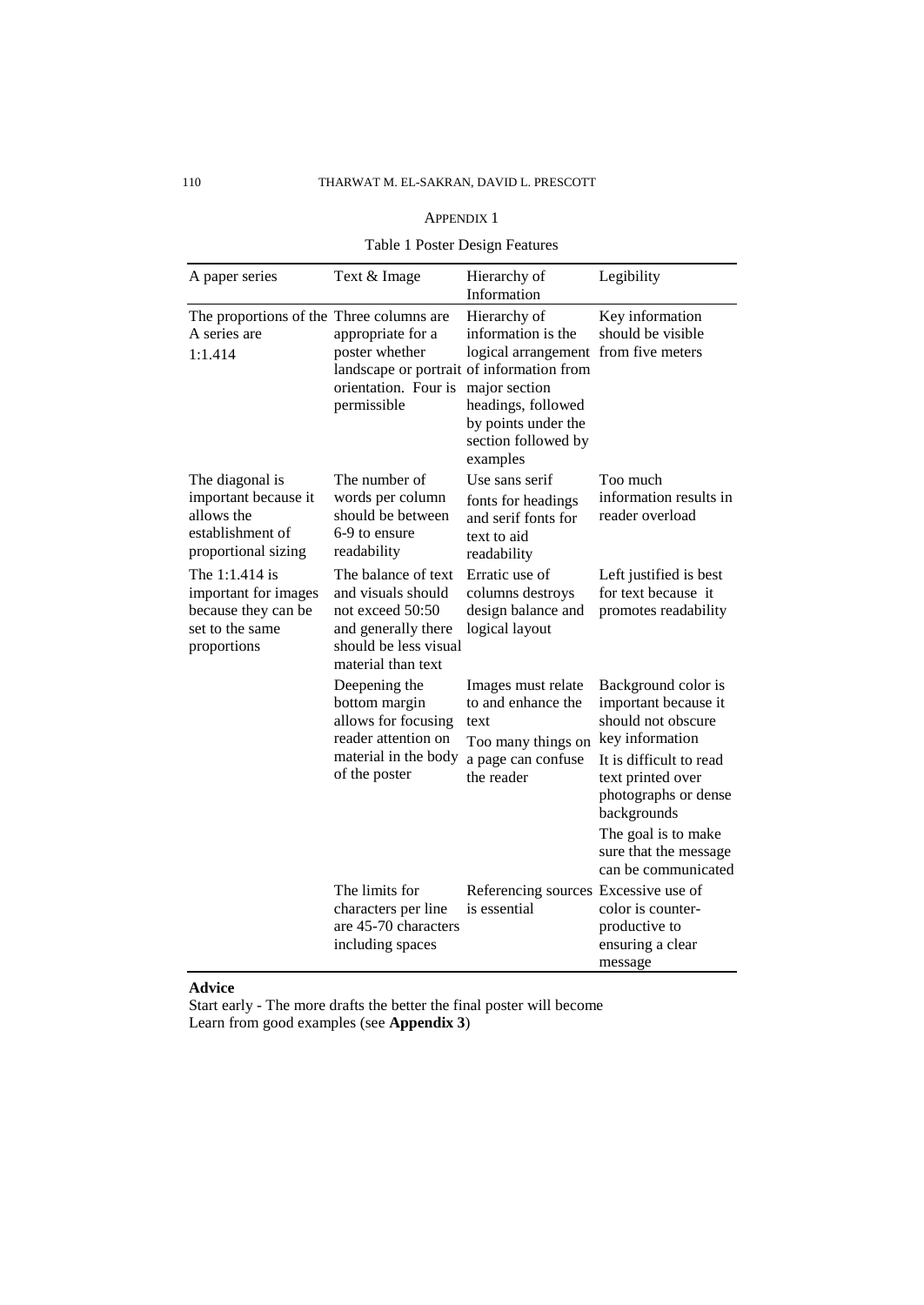| <b>APPENDIX 2</b> |  |
|-------------------|--|
|-------------------|--|

Table 1 Poster Design Features

| Order of<br>speakers  | Student I.D.                    |   | Name             | Final Mark                            |
|-----------------------|---------------------------------|---|------------------|---------------------------------------|
|                       |                                 |   |                  |                                       |
| $\overline{2}$        |                                 |   |                  |                                       |
| 3                     |                                 |   |                  |                                       |
| 4                     |                                 |   |                  |                                       |
| Title of EMDP         |                                 |   |                  |                                       |
| <b>ENG207 Section</b> |                                 |   | Professor's Name |                                       |
|                       | Content (same mark across team) |   |                  |                                       |
| 1                     | $\mathcal{D}_{\mathcal{A}}$     | 3 | 4                | $\left(\frac{1}{2}$ marks acceptable) |

**1** = The content lacks focus, indicates weak understanding of topic, shows lack of supporting evidence and is poorly organized and/or inadequately referenced

**4** = Content is well focused, indicates comprehensive understanding of topic, well supported by evidence, organized in a logical and cohesive manner (SPSE), appropriately referenced

Visual Display (same mark across team)

|  |  |  |  | $\frac{1}{2}$ marks acceptable) |
|--|--|--|--|---------------------------------|
|--|--|--|--|---------------------------------|

 $1 =$  confusing layout, little logical grouping of information, text/visuals relationship unclear, inappropriate use of colour, font choice inappropriate for engineering poster **4** = systematic layout and grouping of information, visuals enhance text, colour and font use appropriate

| Oral Explanation (individual mark) |  |  | $\frac{1}{2}$ marks acceptable) |  |  |
|------------------------------------|--|--|---------------------------------|--|--|
| Speaker #1                         |  |  |                                 |  |  |
| Speaker #2                         |  |  |                                 |  |  |
| Speaker #3                         |  |  |                                 |  |  |
| Speaker #4                         |  |  |                                 |  |  |

**1** = hesitant and unclear, poorly structured, unable to mark significant information, intrusive errors that impede understanding, inappropriate language use, poor/no response to questions

**4** = fluent, logically structured delivery with clear use of markers to highlight important information, appropriate language use, few if any errors, clearly engages questions

Comment:

Assessor: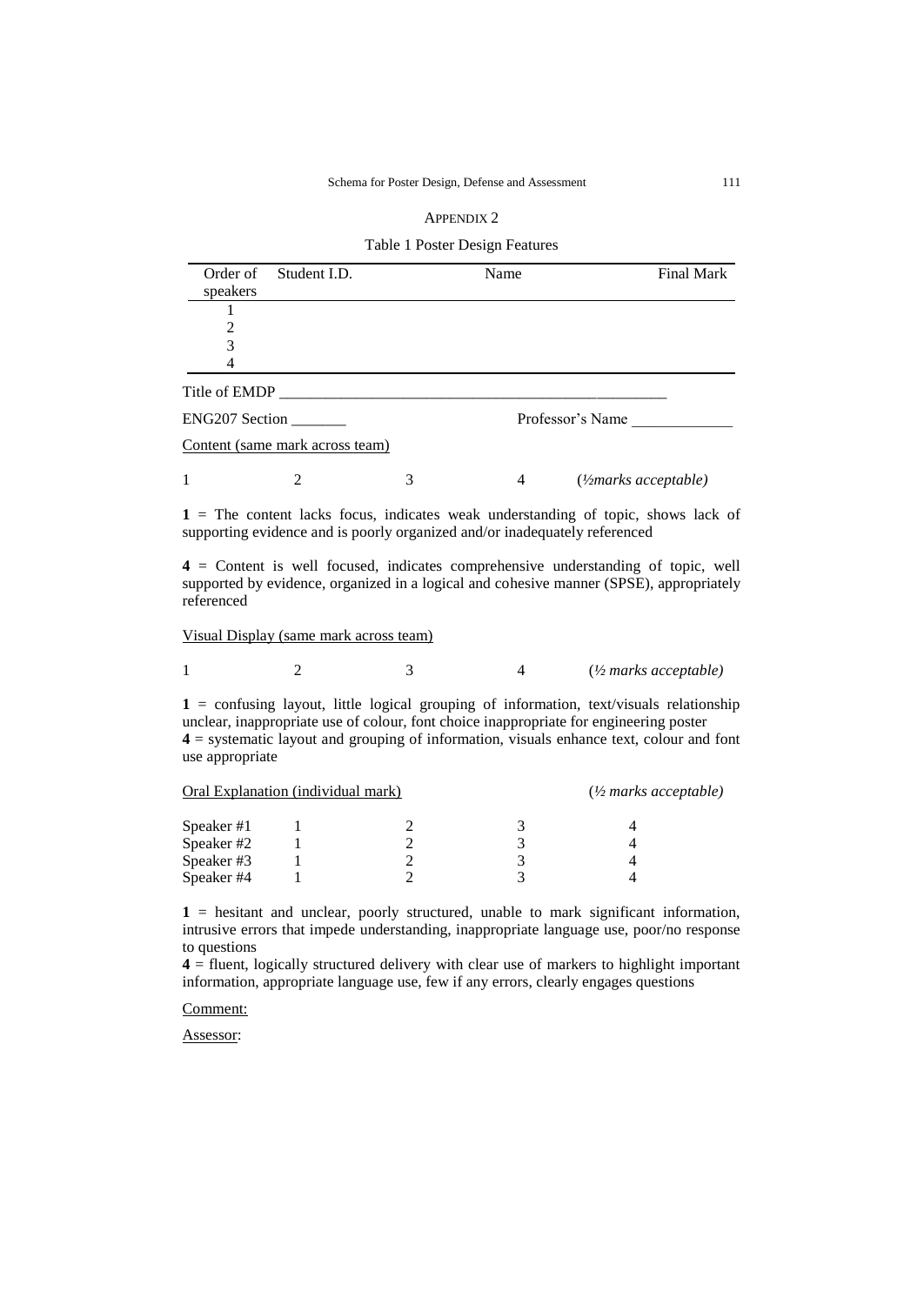



l

<sup>&</sup>lt;sup>1</sup> The authors would like to thank AUS interim provost, Kevin Mitchell, for giving us permission to include some of his ideas covered in his poster presentation lecture in this paper.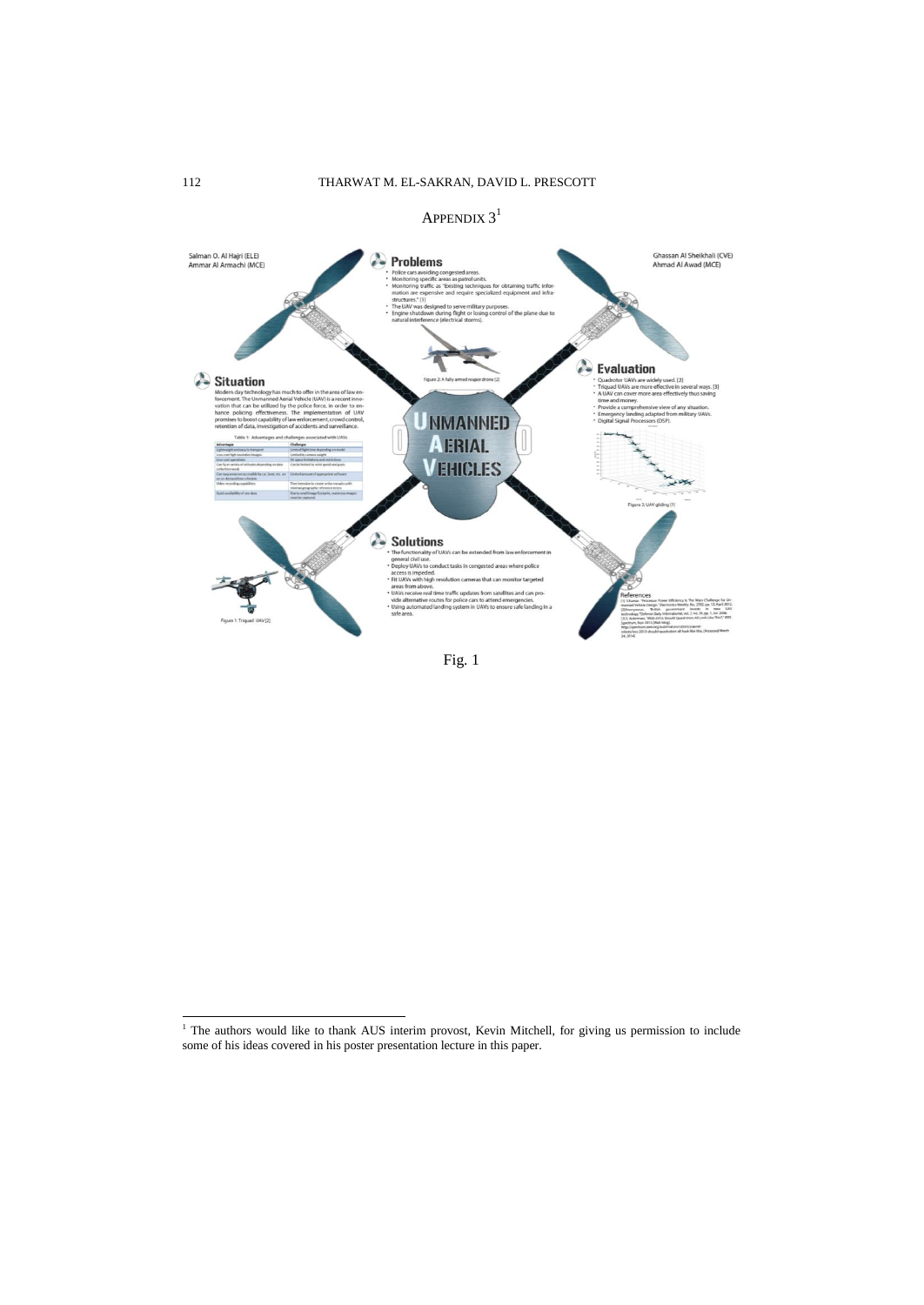# Schema for Poster Design, Defense and Assessment 113

I

|                                                                                                                                                                                                                                                                                                                                                                                                                                                                                                                                                                                                                                                                                                                                                                                                                                                                                                                                                                                                                                                                                                                                                                                                                                                                                                                                                                                                                                                              | <b>Improved Sewage Treatment</b><br>Maitha Bin Ghulaita (CHE) Hamad Bukhammas (CVE) Dima Al Akkad (CVE) Mohamed Shamaa (ELE)                                                                                                                                                                                                                                                                                                                                                                                                                                                                                                                                                                                                                                                                                                                                                                                                                                                                                                                                                                                                                                                                                                                                                                                                                                   |                                                                                                                                                                                                                                                                                                                                                                                                                                                                                                                                                                                                                                                                                                                                                                                                                                                                                                                                                                                                                                                                                                                                                                                                                                                                                                                                                                                                                                                                                                                                                                                                                                                                                                                                                                                                                                                                                                                                                                                                                                                                                                                                                                                                                                                                                                                                                                                                                                                                                                                                                                                                                                                                                                                                                                                                              |
|--------------------------------------------------------------------------------------------------------------------------------------------------------------------------------------------------------------------------------------------------------------------------------------------------------------------------------------------------------------------------------------------------------------------------------------------------------------------------------------------------------------------------------------------------------------------------------------------------------------------------------------------------------------------------------------------------------------------------------------------------------------------------------------------------------------------------------------------------------------------------------------------------------------------------------------------------------------------------------------------------------------------------------------------------------------------------------------------------------------------------------------------------------------------------------------------------------------------------------------------------------------------------------------------------------------------------------------------------------------------------------------------------------------------------------------------------------------|----------------------------------------------------------------------------------------------------------------------------------------------------------------------------------------------------------------------------------------------------------------------------------------------------------------------------------------------------------------------------------------------------------------------------------------------------------------------------------------------------------------------------------------------------------------------------------------------------------------------------------------------------------------------------------------------------------------------------------------------------------------------------------------------------------------------------------------------------------------------------------------------------------------------------------------------------------------------------------------------------------------------------------------------------------------------------------------------------------------------------------------------------------------------------------------------------------------------------------------------------------------------------------------------------------------------------------------------------------------|--------------------------------------------------------------------------------------------------------------------------------------------------------------------------------------------------------------------------------------------------------------------------------------------------------------------------------------------------------------------------------------------------------------------------------------------------------------------------------------------------------------------------------------------------------------------------------------------------------------------------------------------------------------------------------------------------------------------------------------------------------------------------------------------------------------------------------------------------------------------------------------------------------------------------------------------------------------------------------------------------------------------------------------------------------------------------------------------------------------------------------------------------------------------------------------------------------------------------------------------------------------------------------------------------------------------------------------------------------------------------------------------------------------------------------------------------------------------------------------------------------------------------------------------------------------------------------------------------------------------------------------------------------------------------------------------------------------------------------------------------------------------------------------------------------------------------------------------------------------------------------------------------------------------------------------------------------------------------------------------------------------------------------------------------------------------------------------------------------------------------------------------------------------------------------------------------------------------------------------------------------------------------------------------------------------------------------------------------------------------------------------------------------------------------------------------------------------------------------------------------------------------------------------------------------------------------------------------------------------------------------------------------------------------------------------------------------------------------------------------------------------------------------------------------------------|
| Situation                                                                                                                                                                                                                                                                                                                                                                                                                                                                                                                                                                                                                                                                                                                                                                                                                                                                                                                                                                                                                                                                                                                                                                                                                                                                                                                                                                                                                                                    | <b>Solutions</b>                                                                                                                                                                                                                                                                                                                                                                                                                                                                                                                                                                                                                                                                                                                                                                                                                                                                                                                                                                                                                                                                                                                                                                                                                                                                                                                                               | Evaluation                                                                                                                                                                                                                                                                                                                                                                                                                                                                                                                                                                                                                                                                                                                                                                                                                                                                                                                                                                                                                                                                                                                                                                                                                                                                                                                                                                                                                                                                                                                                                                                                                                                                                                                                                                                                                                                                                                                                                                                                                                                                                                                                                                                                                                                                                                                                                                                                                                                                                                                                                                                                                                                                                                                                                                                                   |
| The increasing population of recent decades and the development of industry<br>٠<br>has generated significant waste materials<br>Sewage is mainly a liquid waste containing some solids, produced by humans:<br>feces, urine, laundry waste and other material<br>· Sewage sludge is an end product of the wastewater treatment process.<br><b>Pollutants Entering the World's Oceans</b><br><b>HALLMAN BEERE</b><br><b>Hara</b> House<br>Figure 3: Sewage treatment process [2]<br>Figure 3: Pollutures entering the World's covars (X)<br>Problems<br><b>Health issues</b><br>. There are some diseases that are directly affected by having semi-treated, or<br>untreated, water and effluent. These diseases include cholera and typhoid fever<br>which can be fatal<br><b>Economic factor</b><br>· Expensive establishment and maintenance of treatment plants<br><b>Eutrophication [3]</b><br>. Oxygen demand is much more than the supply<br>· Results in extinction of some life forms<br>* Attracts harmful creatures to the environment<br><b>Endocrine disruptors</b><br>· Wastes from personal care products<br>. Chemicals that interfere with the hormones of creatures<br>. Can feminize the fish populations because it is an estrogen like chemical<br><b>Effluent</b><br>. When sludge is not processed fully and used for agriculture, the quality of the<br>food can be affected<br>. Heavy metals are difficult to filter if undetected | Anaerobic digestion [4]<br>Anaerobic digestion is a collection of processes by which microorganisms break<br>٠<br>down biodegradable material in the absence of oxygen<br>Reduces impact on the environment as well as producing energy from biogas<br>Pre-treatment techniques improve the biogas production rate<br>٠<br>Computer modeling [5]<br>٠<br>Allows for improved error detection , especially machine malfunction<br>Calculates amount of waste and energy entering and leaving the plant to keep<br>٠<br>the plant functioning<br>Self powered treatment plant<br>٠<br>Solar cells around the plant produce its own electricity<br>Uses chemical methods to react with some of the material produced to power<br>٠<br>up and help solar cells in powering the plant using advanced machines.<br>Figure 3: Solar PV installation (6).<br><b>GAC</b> treatment<br>. GAC treatment is used to remove the dissolved organic compounds which<br>include endocrine disruptors<br>. This treatment can be added after the filtration process<br>Sludge blanket clarifier<br>. The sludge blanket clarifier is a single treatment basin that combines mixing<br>flocculation and sedimentation<br>. Raw water and chemicals are hydraulically mixed<br>. The water flows up through the unit<br>. A sludge blanket is created which then acts as a filter | Anaerobic digestion [4]<br>Remaining organic material after AD produces valuable byproducts which<br>$\cdot$<br>create revenue<br>Expensive for installation and maintenance although there is revenue coming.<br>$\bullet$<br>from the byproducts.<br>Take on average around 45 minutes to turn on and off the system which makes<br>٠<br>it time consuming<br>Organic Material (AD)<br>60%<br><b>6 Barnettes</b><br><b>I</b> Rentwick<br>Figure 4: Organic material<br><b>Computer modeling</b><br>. Maximizes efficiency from collected data, makes it easier to monitor everything<br>around the plant from all the sensors<br>Needs constant monitoring by well trained employees<br>٠<br>Self powered treatment plant [6]<br>· Solar cells, hydro and wind energy producing machines generate enough<br>electricity to keep the plant up and running, solar cells alone produce around<br>450 MWh in a year<br>if the machines fail or maintenance needs to be running either the plant will be<br>shutdown or will be powered by electricity grids.<br><b>GAC</b> treatment<br>. Environmental friendly solution as all the fish will not be contaminated and they<br>will be safe from the endocrine disruptor<br>. Expensive filters and machinery maintenance costs will make it expensive<br>Sludge blanket clarifier<br>. It is hydraulically mixed and eliminates the requirement of mechanical mixers<br>. Changes in the raw water quality and the temperature affects the low-detention<br>time process<br><b>References:</b><br>[1] "Water Pollution," blueplanet, [Online]. Available: http://www.blueplanet.nsw.edu.au/mrm-water-<br>pollution/.aspx. [Accessed: March 10, 2014]<br>[2], "Water Management", powerhousemusuem, [Online] Available:<br>http://www.powerhousemuseum.com/ecologic/the-exhibition/water-management/, [Accessed April 5,<br>2014]<br>[3]G. Balmer et al, "Sewage Treatment", 1998. [Online]. Available: New Zealand Institute of Chemistry,<br>http://nziz.org.nz/ChemProcesses/chem.processes.html [Accessed: March 10.2014]<br>(4)G. Luo et al, "Anaerobic Digestion for Simultaneous Sevrage Sludge Treatment and CO Biomethanation<br>Process Performance and Microbial Ecology," Environmental science and techniogy, vol 47, no. 18, p.<br>10685, 2013<br>[5] L. Weixuan and S. Yuzhu, "Automatic Monitoring and Control System of Industrial Sewage Treatment,"<br>Asia-Pacific Power and Energy Engineering Conference, 2009, pp.1-4.<br>[6]E. Ritchie, " Towards energy self-sufficiency at a wastewater treatment plant," coupp, March 1, 2011.<br>[Online]. Available: http://www.cospp.com/articles/print/volume-12/issue-2/project-profiles/towards-<br>energy-self-sufficiency-at-a-wastewater-treatment-plant.html (Accessed: April, 17, 2014). |
|                                                                                                                                                                                                                                                                                                                                                                                                                                                                                                                                                                                                                                                                                                                                                                                                                                                                                                                                                                                                                                                                                                                                                                                                                                                                                                                                                                                                                                                              | Figure 3: Victor Market clarifier [7]                                                                                                                                                                                                                                                                                                                                                                                                                                                                                                                                                                                                                                                                                                                                                                                                                                                                                                                                                                                                                                                                                                                                                                                                                                                                                                                          | [7] [Online], Available: http://www.gewater.com/handbook/ext_treatment/fig5-2.jsp [Accessed: April 13,<br>20141                                                                                                                                                                                                                                                                                                                                                                                                                                                                                                                                                                                                                                                                                                                                                                                                                                                                                                                                                                                                                                                                                                                                                                                                                                                                                                                                                                                                                                                                                                                                                                                                                                                                                                                                                                                                                                                                                                                                                                                                                                                                                                                                                                                                                                                                                                                                                                                                                                                                                                                                                                                                                                                                                              |

Fig. 2